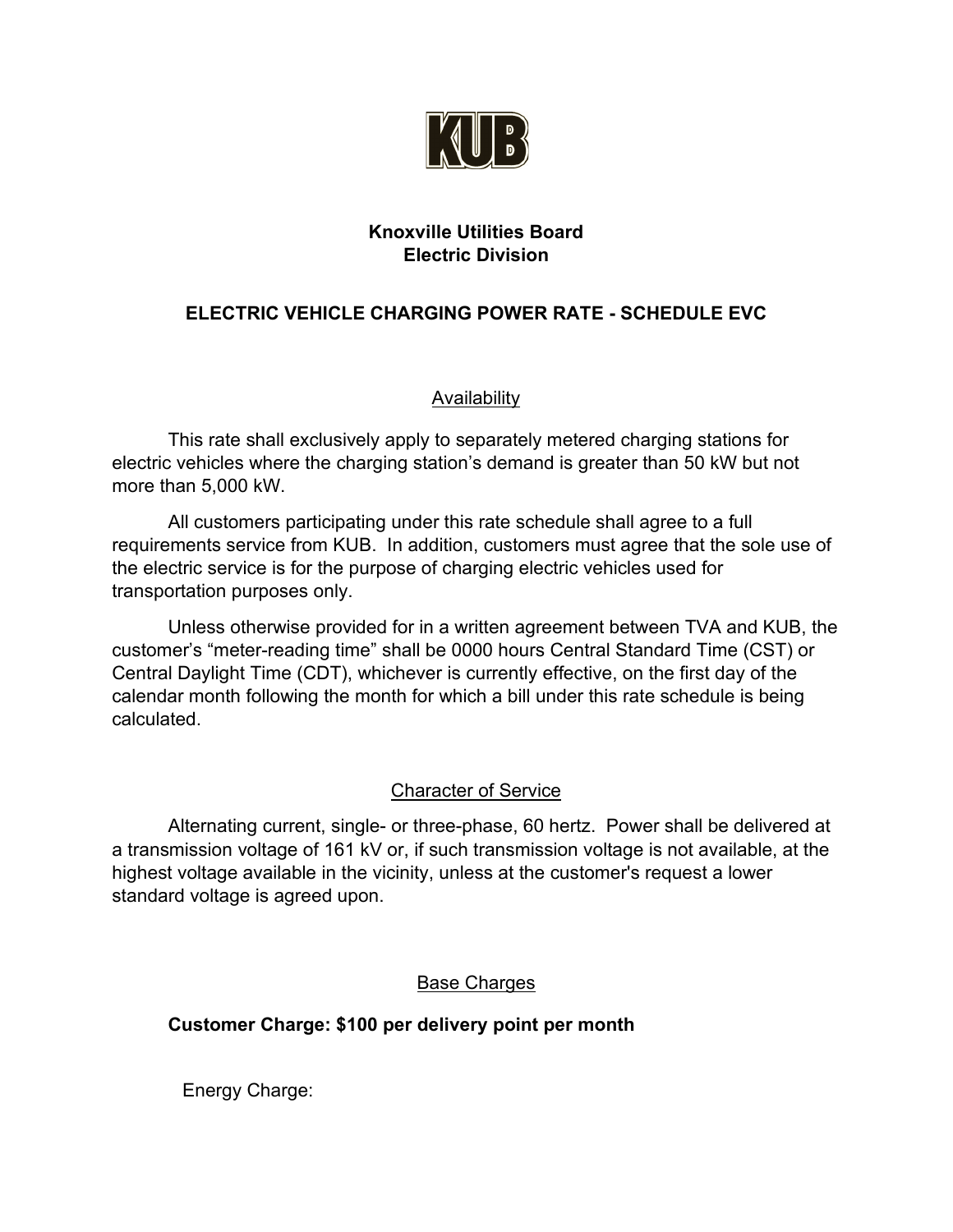| All Seasons:   |                                                                  |
|----------------|------------------------------------------------------------------|
| <b>Onpeak</b>  | \$0.14712 per kWh per month for all metered onpeak kWh,<br>plus  |
| <b>Offpeak</b> | \$0.14712 per kWh per month for all metered offpeak kWh,<br>plus |

Distribution Delivery Charge: \$0.08219 per total metered kWh per month

#### Adjustment

Charges under this rate schedule may be increased or decreased to reflect changes in purchased power costs as determined by any purchased power adjustment adopted by the Board.

### Facilities Rental Charge

Where the charging station's demand is greater than 50 kW, but not more than 1,000 kW, there shall be no facilities rental charge under this rate schedule.

Where the charging station's demand is greater than 1,000 kW there shall be no facilities rental charge under this rate schedule for delivery at bulk transmission voltage levels of 161 kV or higher. For delivery at less than 161 kV, there shall be added to the customer's bill a facilities rental charge. This charge shall be  $37¢$  per kW per month except for delivery at voltages below 46 kV, in which case the charge shall be  $97¢$  per kW per month for the first 10,000 kW and 76¢ per kW per month for the excess over 10,000 kW. Such charge shall be applied to the higher of (1) the highest billing demand established during the latest 12-consecutive-month period or (2) the customer's currently effective onpeak or offpeak contract demand, whichever is higher, and shall be in addition to all other charges under this rate schedule, including minimum bill charges.

# Reactive Demand Charges

If the reactive demand (in kVAR) is lagging during the 30-consecutive-minute period beginning or ending on a clock hour of the month in which the customer's highest metered demand occurs, there shall be added to the customer's bill a reactive charge of \$1.46 per kVAR of the amount, if any, by which the reactive demand exceeds 33 percent of such metered demand. If the reactive demand (in kVAR) is leading during the 30-consecutive-minute period beginning or ending on a clock hour of the month in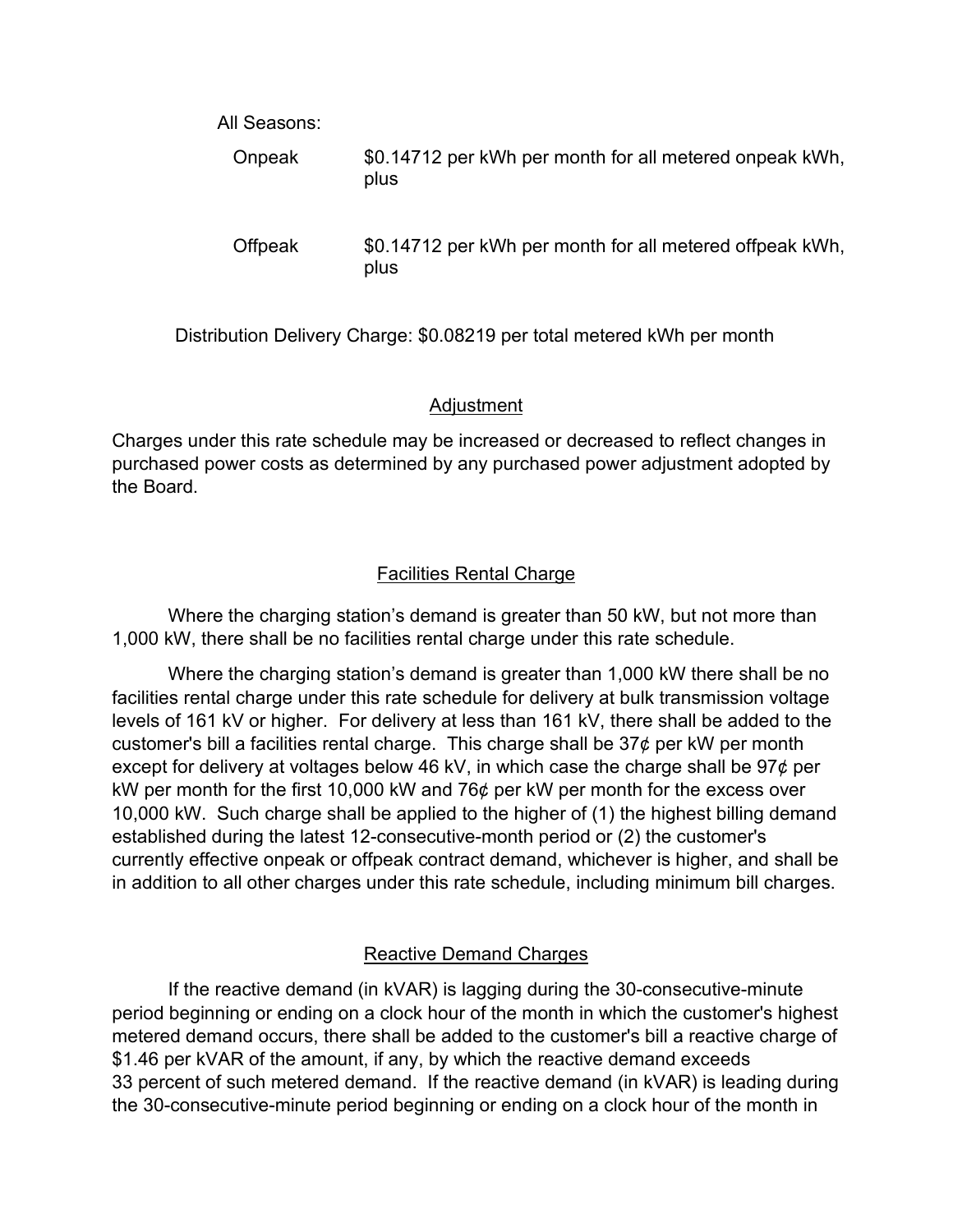which the customer's lowest metered demand (excluding any metered demands which are less than 25 percent of the highest metered demand) occurs, there shall be added to the customer's bill a reactive charge of \$1.14 per kVAR of the amount of reactive demand. Such charges shall be in addition to all other charges under this rate schedule, including minimum bill charges.

## Determination of Seasonal Periods

Summer Period shall mean the June, July, August, and September billing months. Winter Period shall mean the December, January, February, and March billing months. Transition Period shall mean the April, May, October, and November billing months. The Seasonal Periods under this rate schedule are subject to change by KUB. In the event KUB determines that changed Seasonal Periods are appropriate, such decision shall be made at least 11 months prior to the effective date of such changed periods, and KUB shall promptly notify customer.

### Determination of Onpeak and Offpeak Hours

Except for Saturdays, Sundays, November 1, and the weekdays that are observed as Federal holidays for New Year's Day, Memorial Day, Independence Day, Labor Day, Thanksgiving Day, and Christmas Day, onpeak hours for each day shall for purposes of this rate schedule be from 1 p.m. to 7 p.m. during the months of April, May, June, July, August, September and October and from 4 a.m. to 10 a.m. during the months of January, February, March, November, and December. For all other hours of each day and all hours of such excepted days shall be offpeak hours. Such times shall be CST or CDT, whichever is then in effect. Said onpeak and offpeak hours are subject to change by KUB. In the event KUB determines that such changed onpeak and offpeak hours are appropriate, such decision shall be made at least 11 months prior to the effective date of such changed hours, and KUB shall promptly notify customer.

### Determination of Onpeak and Offpeak Demands, Maximum Metered Demand, and Energy Amounts

The onpeak and offpeak kWh for any month shall be the energy amounts taken during the respective hours of the month designated under this rate schedule as onpeak and offpeak hours; provided, however, that notwithstanding the metered energy amount, the Distribution Delivery energy for any month shall in no case be less than the product of (1) the maximum billing demand as calculated in the paragraph below and (2)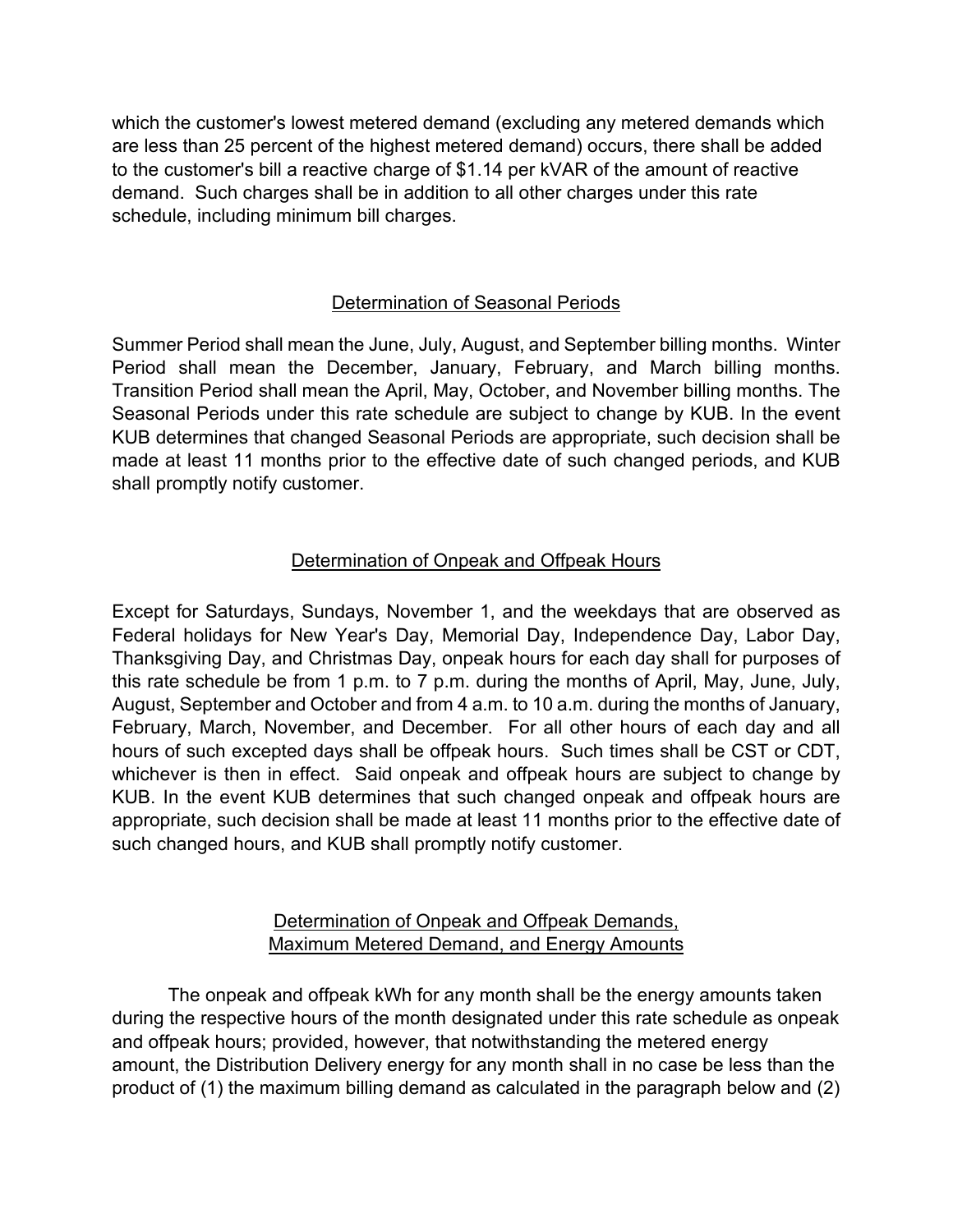37 hours (reflecting a 5 percent load factor applied to the average number of hours in a month).

KUB shall meter the onpeak and offpeak demands in kW of all customers taking service under this rate schedule. The onpeak metered demand and offpeak metered demand for any month shall be determined separately for the respective hours of the month designated under this rate schedule as onpeak and offpeak hours and, in each case, shall be the highest average during any 30-consecutive-minute period beginning or ending on a clock hour.

Except as provided below, (1) the onpeak billing demand shall be the highest onpeak metered demand in the month, (2) the offpeak billing demand shall be the highest offpeak metered demand in the month, and (3) the maximum billing demand shall be the higher of the onpeak billing demand or offpeak billing demand in the month.

The onpeak billing demand shall in no case be less than the sum of (1) 30 percent of the first 5,000 kW and (2) 40 percent of any kW in excess of 5,000 kW of the higher of the currently effective onpeak contract demand or the highest onpeak billing demand established during the preceding 12 months.

The offpeak billing demand shall in no case be less than the sum of (1) 30 percent of the first 5,000 kW and (2) 40 percent of any kW in excess of 5,000 kW of the higher of the currently effective offpeak contract demand or the highest offpeak billing demand established during the preceding 12 months.

#### Minimum Bill

The monthly bill under this rate schedule, excluding any facilities rental charges and any reactive charges, shall not be less than the sum of (1) the base customer charge, (2) the base onpeak energy charge, as adjusted, applied to the customer's onpeak energy takings, (3) the base offpeak energy charge, as adjusted, applied to the customer's offpeak energy takings, and (4) the base distribution delivery charge applied to the higher of the customer's total energy takings or the minimum energy takings amount provided for in the first paragraph of the section of this rate schedule entitled "Determination of Onpeak and Offpeak Demands, Maximum Metered Demand, and Energy Amounts."

KUB may require minimum bills higher than those stated above.

### Contract Requirement

All customers shall be required to execute contracts and such contracts shall be for an initial term of at least 1 year. The customer shall contract for its maximum